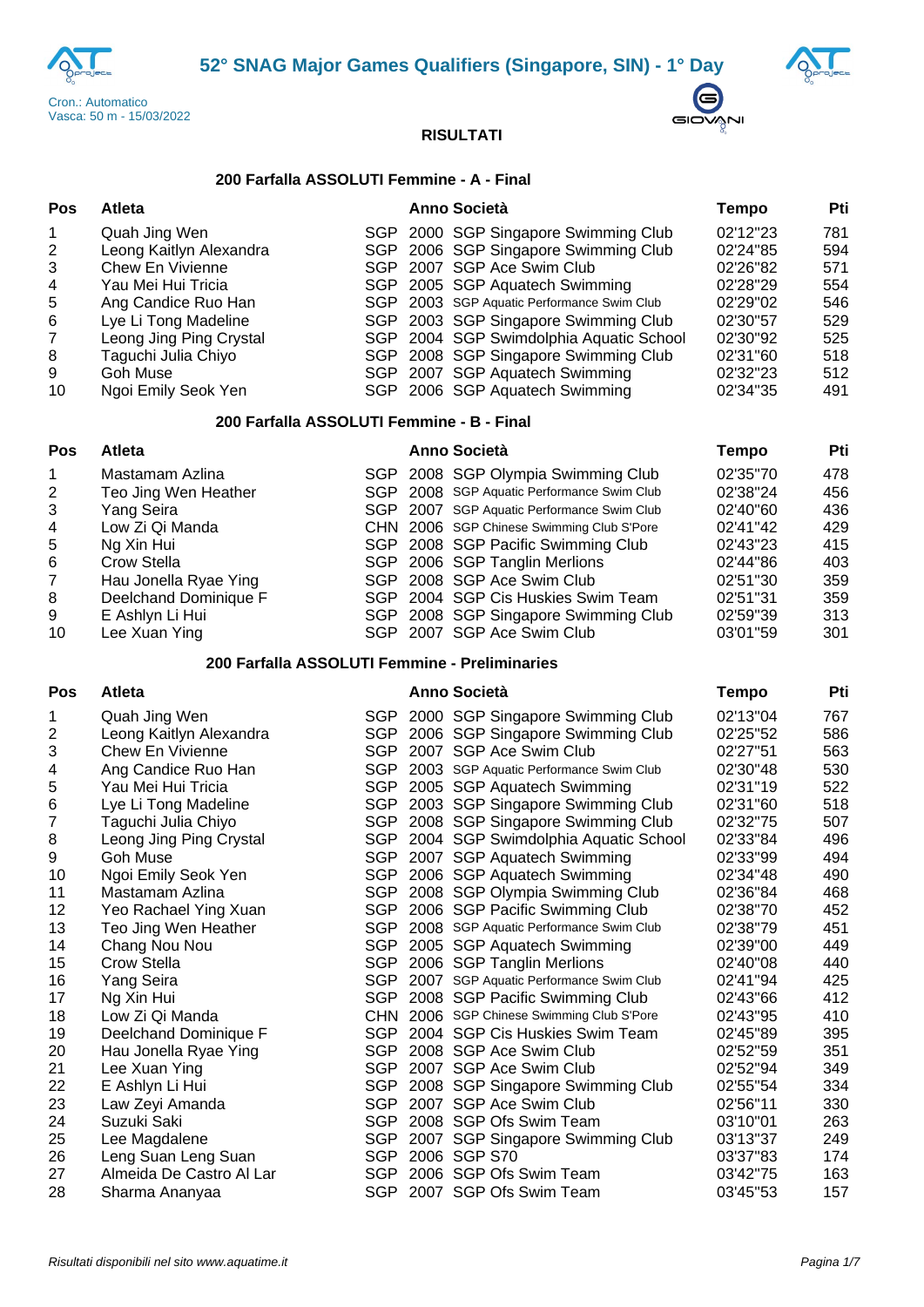**52° SNAG Major Games Qualifiers (Singapore, SIN) - 1° Day**





# **RISULTATI**

| 29                        | Tiah Hui Lok Esther                      |  | SGP 2008 SGP Aquatic Masters Swim Club     | 03'52"75     | 143 |
|---------------------------|------------------------------------------|--|--------------------------------------------|--------------|-----|
|                           | 100 Rana ASSOLUTI Maschi - A - Final     |  |                                            |              |     |
| Pos                       | Atleta                                   |  | Anno Società                               | <b>Tempo</b> | Pti |
| 1                         | Ang Maximillian Wei                      |  | SGP 2001 SGP Aquatic Masters Swim Club     | 01'01"71     | 783 |
| $\boldsymbol{2}$          | Yoong Jia En Jordan                      |  | SGP 1998 SGP Singapore Swimming Club       | 01'04"33     | 691 |
| $\ensuremath{\mathsf{3}}$ | Cheong Ee Seng Nicholas                  |  | SGP 2002 SGP Chinese Swimming Club S'Pore  | 01'04"71     | 679 |
| $\overline{\mathcal{A}}$  | Chiam Cohen Barron                       |  | SGP 2006 SGP Singapore Swimming Club       | 01'05"26     | 662 |
| 5                         | Lin Hayden                               |  | SGP 2005 SGP Aquatech Swimming             | 01'05"47     | 655 |
| $\,$ 6 $\,$               | Ko Qi Hao Jayden                         |  | SGP 2005 SGP Singapore Swimming Club       | 01'06"07     | 638 |
| $\boldsymbol{7}$          | Lim Yong Jie Joshua                      |  | CHN 2004 SGP Chinese Swimming Club S'Pore  | 01'06"14     | 636 |
| 8                         | <b>Chrisstoffels Niels</b>               |  | SGP 2003 SGP Nexus Swim Team               | 01'06"32     | 630 |
| 9                         | Ng Yi Wang                               |  | SGP 2005 SGP Aquatic Performance Swim Club | 01'07"54     | 597 |
| 10                        | Goh Lachlan                              |  | SGP 2005 SGP Aquatech Swimming             | 01'08"53     | 571 |
|                           | 100 Rana ASSOLUTI Maschi - B - Final     |  |                                            |              |     |
| Pos                       | Atleta                                   |  | <b>Anno Società</b>                        | <b>Tempo</b> | Pti |
| 1                         | Scott Joshua                             |  | SGP 2005 SGP Dulwich College Singapore     | 01'07"83     | 589 |
| $\boldsymbol{2}$          | Tan Yi Xu Bradley                        |  | SGP 2002 SGP Aquatech Swimming             | 01'08"42     | 574 |
| $\ensuremath{\mathsf{3}}$ | Chua Tristan                             |  | SGP 2006 SGP Aquatech Swimming             | 01'08"46     | 573 |
| $\overline{\mathcal{A}}$  | Lim Tao Yuan Ryan                        |  | SGP 2001 SGP Singapore Swimming Club       | 01'08"67     | 568 |
| 5                         | Ong Yi Hao Terence                       |  | SGP 2004 SGP Aquatic Performance Swim Club | 01'08"81     | 564 |
| $\,6$                     | Ho Chong Yan                             |  | SGP 2007 SGP Aquatech Swimming             | 01'08"89     | 562 |
| $\boldsymbol{7}$          | Tay Ethan                                |  | CHN 2006 SGP Chinese Swimming Club S'Pore  | 01'09"52     | 547 |
| 8                         | Lium Jerald                              |  | SGP 2004 SGP Aquatic Masters Swim Club     | 01'09"81     | 540 |
| 9                         | Martynyuk Ivan                           |  | SGP 2006 SGP Aquatic Performance Swim Club | 01'10"64     | 522 |
| 10                        | Liaw Davian                              |  | SGP 2008 SGP Aquatech Swimming             | 01'11"57     | 501 |
|                           | 100 Rana ASSOLUTI Maschi - Preliminaries |  |                                            |              |     |
| Pos                       | Atleta                                   |  | <b>Anno Società</b>                        | <b>Tempo</b> | Pti |
| 1                         | Ang Maximillian Wei                      |  | SGP 2001 SGP Aquatic Masters Swim Club     | 01'03"61     | 714 |
| $\boldsymbol{2}$          | Yoong Jia Zhong Jadon                    |  | SGP 2005 SGP Singapore Swimming Club       | 01'04"89     | 673 |
| $\ensuremath{\mathsf{3}}$ | Cheong Ee Seng Nicholas                  |  | SGP 2002 SGP Chinese Swimming Club S'Pore  | 01'04"95     | 671 |
| $\overline{\mathcal{A}}$  | Lim Yong Jie Joshua                      |  | CHN 2004 SGP Chinese Swimming Club S'Pore  | 01'05"70     | 648 |
| 5                         | Lin Hayden                               |  | SGP 2005 SGP Aquatech Swimming             | 01'06"13     | 636 |
| $\,6$                     | Ko Qi Hao Jayden                         |  | SGP 2005 SGP Singapore Swimming Club       | 01'06"59     | 623 |
| $\overline{7}$            | <b>Chrisstoffels Niels</b>               |  | SGP 2003 SGP Nexus Swim Team               | 01'06"88     | 615 |
| 8                         | Chiam Cohen Barron                       |  | SGP 2006 SGP Singapore Swimming Club       | 01'07"11     | 608 |
| 9                         | Goh Lachlan                              |  | SGP 2005 SGP Aquatech Swimming             | 01'07"60     | 595 |
| 10                        | Ng Yi Wang                               |  | SGP 2005 SGP Aquatic Performance Swim Club | 01'07"74     | 592 |
| 11                        | Ong Yi Hao Terence                       |  | SGP 2004 SGP Aquatic Performance Swim Club | 01'08"45     | 573 |
| 12                        | Scott Joshua                             |  | SGP 2005 SGP Dulwich College Singapore     | 01'08"66     | 568 |
| 13                        | Chua Tristan                             |  | SGP 2006 SGP Aquatech Swimming             | 01'08"83     | 564 |
| 14                        | Tay Ethan                                |  | CHN 2006 SGP Chinese Swimming Club S'Pore  | 01'09"45     | 549 |
| 15                        | Lim Tao Yuan Ryan                        |  | SGP 2001 SGP Singapore Swimming Club       | 01'09"52     | 547 |
| 16                        | Ho Chong Yan                             |  | SGP 2007 SGP Aquatech Swimming             | 01'09"55     | 547 |
| 17                        | <b>Clements Jasper</b>                   |  | SGP 2003 SGP Uwcesea Swim Club             | 01'10"12     | 533 |
| 18                        | Lium Jerald                              |  | SGP 2004 SGP Aquatic Masters Swim Club     | 01'10"42     | 526 |
| 19                        | Martynyuk Ivan                           |  | SGP 2006 SGP Aquatic Performance Swim Club | 01'10"68     | 521 |
| 20                        | Tan Yi Xu Bradley                        |  | SGP 2002 SGP Aquatech Swimming             | 01'10"72     | 520 |
| 21                        | Liaw Davian                              |  | SGP 2008 SGP Aquatech Swimming             | 01'10"82     | 518 |
| 22                        | Song Ansel                               |  | SGP 2006 SGP Uwcesea Swim Club             | 01'10"97     | 514 |
| 23                        | Ng Reyes                                 |  | SGP 2006 SGP Aquatech Swimming             | 01'11"26     | 508 |
| 24                        | Wilks Lachlin                            |  | SGP 2006 SGP Nexus Swim Team               | 01'11"28     | 508 |
| 25                        | Ramirez Kobe C                           |  | SGP 2005 SGP X Lab                         | 01'11"31     | 507 |
| 26                        | Yeoh Justin Quinton                      |  | SGP 2006 SGP Aquatic Performance Swim Club | 01'11"70     | 499 |
| 27                        | Tan Benjamin                             |  | CHN 2008 SGP Chinese Swimming Club S'Pore  | 01'11"77     | 497 |

Tan Benjamin CHN 2008 SGP Chinese Swimming Club S'Pore 01'11''77 497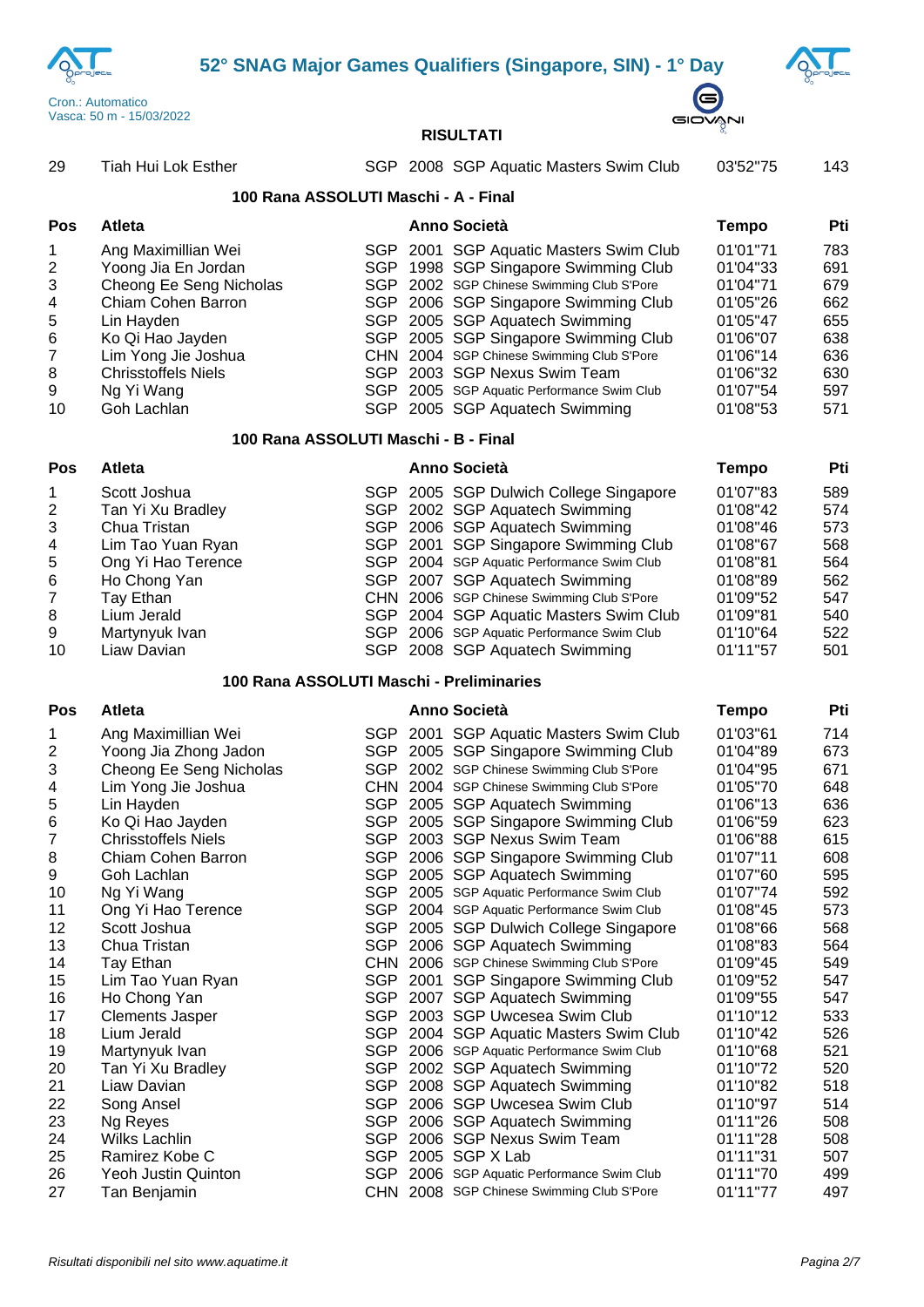





| -28 | Abou Ghannam Karl    |  | FRA 2006 SGP Uwcesea Swim Club             | 01'11"99 | 493 |
|-----|----------------------|--|--------------------------------------------|----------|-----|
| 29  | Lim Cheng Yu         |  | SGP 2006 SGP Swimdolphia Aquatic School    | 01'12"05 | 492 |
| 30  | <b>Tan Quentin</b>   |  | SGP 2005 SGP X Lab                         | 01'12"20 | 488 |
| -31 | Lim Keith Kai Jie    |  | SGP 2007 SGP Aquatic Performance Swim Club | 01'12"97 | 473 |
| 32  | Soon Jin Guang Colin |  | SGP 2004 SGP Art Aquatics                  | 01'12"99 | 473 |
| -33 | Sau Cheng Kai Elisha |  | SGP 2007 SGP Singapore Swimming Club       | 01'13"54 | 462 |
| 34  | Lee Kang Yu Ted      |  | SGP 2004 SGP Singapore Swimming Club       | 01'13"80 | 457 |
| 35  | Makela Rasmus P      |  | SGP 2004 SGP Uwcesea Swim Club             | 01'14"31 | 448 |
| 36  | Wong Kea Tzer        |  | SGP 2002 SGP Speediswim Aquatic Centre     | 01'14"90 | 437 |

# **100 Stile Libero ASSOLUTI Femmine - A - Final**

| <b>Pos</b> | <b>Atleta</b>           |  | <b>Anno Società</b>                       | Tempo    | Pti |
|------------|-------------------------|--|-------------------------------------------|----------|-----|
|            | Weiler Sastre Carmen    |  | ESP 2004 SGP Nexus Swim Team              | 00'55"27 | 818 |
| 2          | Quah Ting Wen           |  | SGP 1992 SGP Singapore Swimming Club      | 00'55"88 | 792 |
| 3          | Quah Jing Wen           |  | SGP 2000 SGP Singapore Swimming Club      | 00'56"52 | 765 |
| -4         | Lim Xiang Qi Amanda     |  | SGP 1993 SGP Singapore Swimming Club      | 00'56"59 | 762 |
| 5          | Chan Shi Min Nur Marina |  | SGP 1997 SGP Chinese Swimming Club S'Pore | 00'57"34 | 733 |
| 6          | Lim Yi-Xuan Ashley      |  | SGP 2005 SGP Aquatech Swimming            | 00'57"77 | 717 |
|            | Chan Zi Yi              |  | SGP 2001 SGP Chinese Swimming Club S'Pore | 00'57"80 | 716 |
| 8          | Loughnan Millie         |  | SGP 2005 SGP Aquatech Swimming            | 00'57"94 | 710 |
| 9          | Ong Naomi Rui Ern       |  | SGP 2006 SGP Singapore Swimming Club      | 00'59"40 | 659 |
| 10         | Mak Elyza               |  | SGP 2006 SGP Aquarian Aquatic School      | 00'59"80 | 646 |

### **100 Stile Libero ASSOLUTI Femmine - B - Final**

| Pos | <b>Atleta</b>           | <b>Anno Società</b> | Tempo                                      | Pti      |     |
|-----|-------------------------|---------------------|--------------------------------------------|----------|-----|
|     | Ng Yi Ting Ashley       |                     | SGP 2006 SGP Ace Swim Club                 | 00'59"85 | 644 |
| 2   | Ling Sze Yi Trina       |                     | SGP 2005 SGP Aquatic Masters Swim Club     | 01'00"29 | 630 |
| 3   | Poh Wen Ee              |                     | CHN 2005 SGP Chinese Swimming Club S'Pore  | 01'00"44 | 626 |
| 4   | Har Mint                |                     | SGP 2008 SGP Singapore Swimming Club       | 01'00"61 | 620 |
| 5   | <b>Ring Nathalie</b>    |                     | SGP 2009 SGP Aquatech Swimming             | 01'00"64 | 620 |
| 6   | Sullivan Maile          |                     | SGP 2007 SGP Aquatic Performance Swim Club | 01'00"88 | 612 |
| 7   | Chang Nou Nou           |                     | SGP 2005 SGP Aquatech Swimming             | 01'00"89 | 612 |
| 8   | <b>Martin Nea</b>       |                     | SGP 2006 SGP Uwcesea Swim Club             | 01'01"08 | 606 |
| 9   | Tan Tirzah              |                     | SGP 2005 SGP Singapore Swimming Club       | 01'01"49 | 594 |
| 10  | Leong Kaitlyn Alexandra |                     | SGP 2006 SGP Singapore Swimming Club       | 01'02"15 | 575 |

# **100 Stile Libero ASSOLUTI Femmine - Preliminaries**

| Pos            | <b>Atleta</b>               |            |      | Anno Società                          | Tempo    | Pti |
|----------------|-----------------------------|------------|------|---------------------------------------|----------|-----|
| 1              | Quah Ting Wen               |            |      | SGP 1992 SGP Singapore Swimming Club  | 00'55"72 | 799 |
| $\overline{2}$ | <b>Weiler Sastre Carmen</b> | ESP.       |      | 2004 SGP Nexus Swim Team              | 00'55"84 | 794 |
| 3              | Lim Xiang Qi Amanda         |            |      | SGP 1993 SGP Singapore Swimming Club  | 00'56"67 | 759 |
| 4              | Quah Jing Wen               | SGP.       |      | 2000 SGP Singapore Swimming Club      | 00'57"09 | 743 |
| 5              | Chan Shi Min Nur Marina     | SGP.       |      | 1997 SGP Chinese Swimming Club S'Pore | 00'57"33 | 733 |
| 6              | Chan Zi Yi                  | SGP        |      | 2001 SGP Chinese Swimming Club S'Pore | 00'57"89 | 712 |
|                | Lim Yi-Xuan Ashley          | SGP.       |      | 2005 SGP Aquatech Swimming            | 00'57"90 | 712 |
| 8              | Loughnan Millie             | SGP        |      | 2005 SGP Aquatech Swimming            | 00'58"34 | 696 |
| 9              | Ong Naomi Rui Ern           | SGP        |      | 2006 SGP Singapore Swimming Club      | 00'59"85 | 644 |
| 10             | Mak Elyza                   | SGP        |      | 2006 SGP Aquarian Aquatic School      | 01'00"37 | 628 |
| 11             | Ling Sze Yi Trina           | <b>SGP</b> |      | 2005 SGP Aquatic Masters Swim Club    | 01'00"49 | 624 |
| 12             | Poh Wen Ee                  | CHN.       |      | 2005 SGP Chinese Swimming Club S'Pore | 01'00"71 | 617 |
| 13             | Ng Yi Ting Ashley           | SGP.       |      | 2006 SGP Ace Swim Club                | 01'01"16 | 604 |
| 14             | Leong Kaitlyn Alexandra     | <b>SGP</b> |      | 2006 SGP Singapore Swimming Club      | 01'01"17 | 604 |
| 15             | Sullivan Maile              | <b>SGP</b> | 2007 | SGP Aquatic Performance Swim Club     | 01'01"28 | 600 |
| 16             | <b>Martin Nea</b>           | SGP        |      | 2006 SGP Uwcesea Swim Club            | 01'01"30 | 600 |
| 17             | <b>Ring Nathalie</b>        | SGP        |      | 2009 SGP Aquatech Swimming            | 01'01"36 | 598 |
| 18             | Chang Nou Nou               | <b>SGP</b> |      | 2005 SGP Aquatech Swimming            | 01'01"67 | 589 |
| 19             | Har Mint                    |            |      | SGP 2008 SGP Singapore Swimming Club  | 01'01"81 | 585 |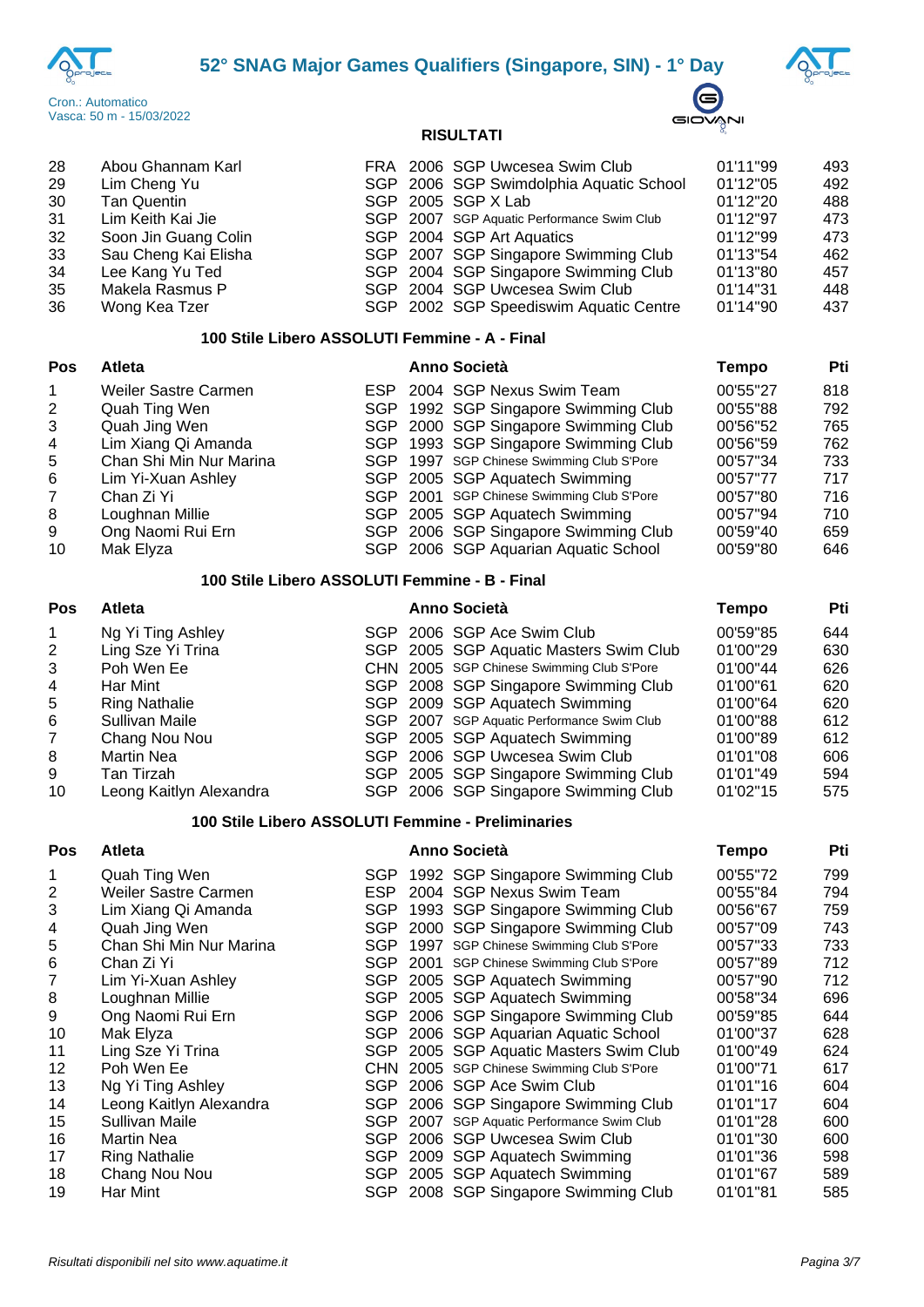





| 20 | Tan Tirzah              |     | SGP 2005 SGP Singapore Swimming Club       | 01'01"82 | 585 |
|----|-------------------------|-----|--------------------------------------------|----------|-----|
| 21 | Chew Yuhuan Lauren      |     | CHN 2003 SGP Chinese Swimming Club S'Pore  | 01'01"84 | 584 |
| 22 | Yeoh Yeann              |     | SGP 2006 SGP Aquatech Swimming             | 01'02"18 | 575 |
| 23 | Rachmadi Carol          |     | SGP 2005 SGP Aquatic Performance Swim Club | 01'02"31 | 571 |
| 24 | Ho Natalie Hui Ting     |     | SGP 2003 SGP Chinese Swimming Club S'Pore  | 01'02"40 | 569 |
| 25 | Ye Rou Jing             |     | SGP 2004 SGP Swimdolphia Aquatic School    | 01'02"46 | 567 |
| 26 | Albury Zoe              | SGP | 2004 SGP Nexus Swim Team                   | 01'02"50 | 566 |
| 27 | Lim Wan Ting            |     | SGP 2006 SGP Singapore Swimming Club       | 01'02"57 | 564 |
| 28 | <b>Bretting Avery</b>   | SGP | 2006 SGP The American Club                 | 01'02"62 | 563 |
| 29 | Tan Eliza               | SGP | 2007 SGP Ais Sharks Swim Team              | 01'02"67 | 561 |
| 30 | Lim Jasmine             |     | SGP 2005 SGP Pacific Swimming Club         | 01'02"71 | 560 |
| 31 | Loo Chloe I             |     | SGP 2007 SGP Aquatech Swimming             | 01'02"87 | 556 |
| 32 | Chua Claire             |     | SGP 2007 SGP Aquatech Swimming             | 01'02"97 | 553 |
| 33 | Leong Jing Ping Crystal |     | SGP 2004 SGP Swimdolphia Aquatic School    | 01'02"98 | 553 |
| 34 | Lye Li Hui Genevieve    |     | SGP 2001 SGP Singapore Swimming Club       | 01'03"44 | 541 |
| 35 | <b>Harrison Maddy</b>   |     | SGP 2006 SGP Tanglin Merlions              | 01'03"58 | 537 |
| 36 | Gritti Isabella         |     | SGP 2004 SGP Uwcesea Swim Club             | 01'03"63 | 536 |
| 37 | Lee Jeriel              |     | SGP 2009 SGP Singapore Swimming Club       | 01'03"66 | 535 |
| 38 | Goh Jesslyn             |     | SGP 2007 SGP Singapore Swimming Club       | 01'04"30 | 520 |
|    |                         |     |                                            |          |     |

#### **100 Dorso ASSOLUTI Maschi - A - Final**

# **Pos Atleta Anno Società Tempo Pti**

 Quah Zheng Wen SGP 1996 SGP Singapore Swimming Club 00'55''64 809 Lee Chuen Jin Donovan SGP 2000 SGP Aquatech Swimming 00'57''84 720 Koo Yingxuan Gabriel SGP 2005 SGP Aquatic Performance Swim Club 00'58''00 714 4 Pang Sheng Jun SGP 1992 SGP Aquatech Swimming 00'58"98<br>5 Cassin Jack 679 SGP 2004 SGP Nexus Swim Team 00'59"04 5 Cassin Jack Cassin Jack Connect Community SGP 2004 SGP Nexus Swim Team Community 00'59"04 677<br>5 Cui Yihao Steven Community SGP 2006 SGP Singapore Swimming Club 00'59"15 673 Cui Yihao Steven SGP 2006 SGP Singapore Swimming Club 00'59''15 673 7 Tay Zackery Quan Long SGP 2005 SGP Chinese Swimming Club S'Pore 00'59"75 653<br>8 Tan Zachary Yi Qiang SGP 2003 SGP Chinese Swimming Club S'Pore 01'00"33 634 8 Tan Zachary Yi Qiang SGP 2003 SGP Chinese Swimming Club S'Pore 01'00"33<br>9 Cheng Reagan CHN 2008 SGP Chinese Swimming Club S'Pore 01'00"52 CHN 2008 SGP Chinese Swimming Club S'Pore 01'00"52 628<br>
SGP 2004 SGP Aquatic Performance Swim Club 01'00"85 618 10 Angelo Clement SGP 2004 SGP Aquatic Performance Swim Club 01'00"85 618

### **100 Dorso ASSOLUTI Maschi - B - Final**

#### **Pos Atleta Anno Società Tempo Pti**

| 01'00"60 | 626 |
|----------|-----|
| 01'01"89 | 588 |
| 01'02"29 | 576 |
| 01'02"31 | 576 |
| 01'02"60 | 568 |
| 01'03"37 | 547 |
| 01'03"51 | 544 |
| 01'03"54 | 543 |
| 01'03"91 | 533 |
| 01'04"20 | 526 |
|          |     |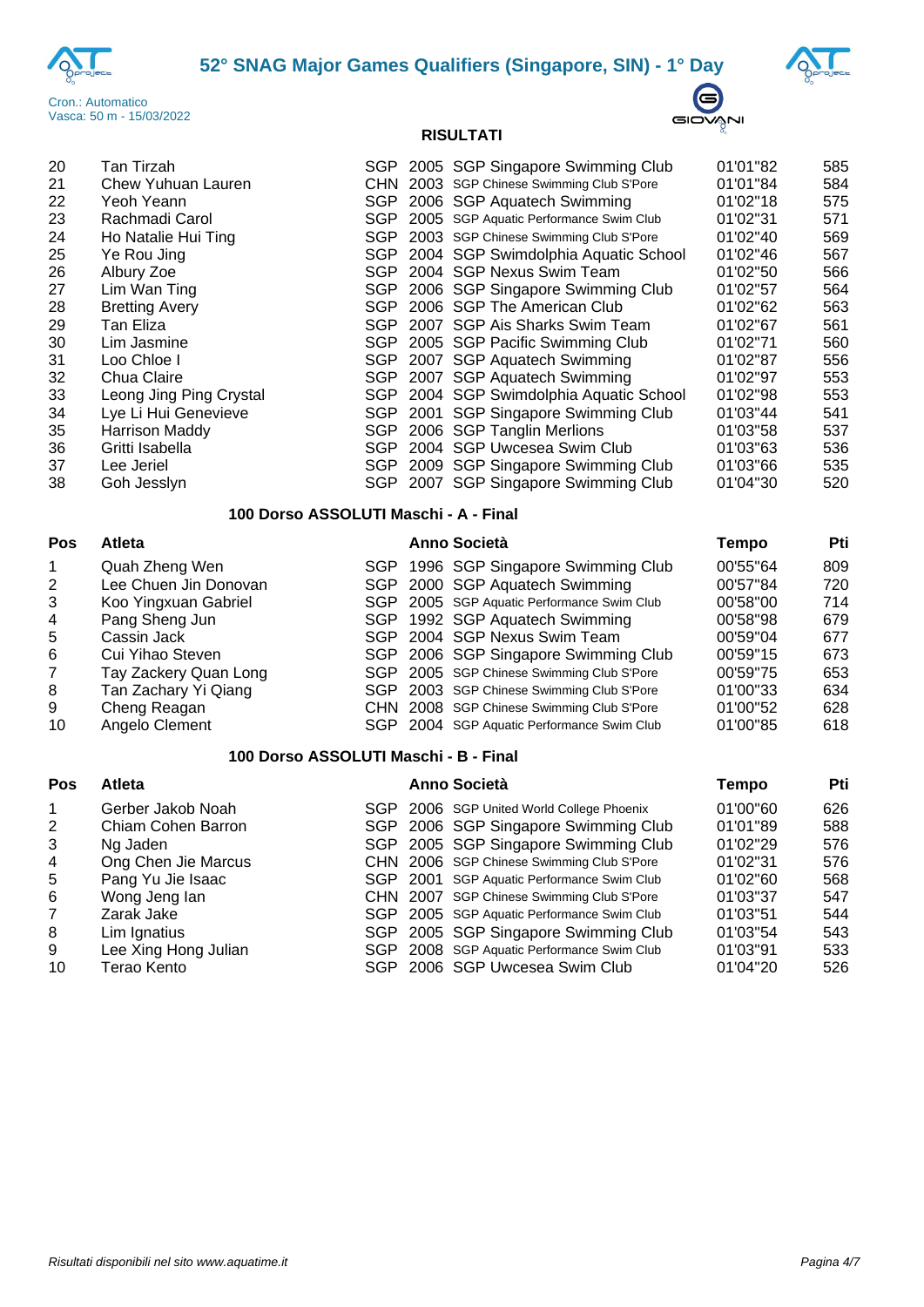





# **100 Dorso ASSOLUTI Maschi - Preliminaries**

| Pos                     | Atleta                |            | <b>Anno Società</b>                        | Tempo    | Pti |
|-------------------------|-----------------------|------------|--------------------------------------------|----------|-----|
| 1                       | Lee Chuen Jin Donovan | <b>SGP</b> | 2000 SGP Aquatech Swimming                 | 00'58"30 | 703 |
| $\overline{\mathbf{c}}$ | Quah Zheng Wen        | <b>SGP</b> | 1996 SGP Singapore Swimming Club           | 00'58"69 | 689 |
| 3                       | Cui Yihao Steven      | SGP        | 2006 SGP Singapore Swimming Club           | 00'58"92 | 681 |
| 4                       | Pang Sheng Jun        | <b>SGP</b> | 1992 SGP Aquatech Swimming                 | 00'58"94 | 680 |
| 5                       | Cassin Jack           | <b>SGP</b> | 2004 SGP Nexus Swim Team                   | 00'59"60 | 658 |
| 6                       | Tay Zackery Quan Long |            | SGP 2005 SGP Chinese Swimming Club S'Pore  | 00'59"70 | 655 |
| $\boldsymbol{7}$        | Cheng Reagan          |            | CHN 2008 SGP Chinese Swimming Club S'Pore  | 00'59"91 | 648 |
| $\,8\,$                 | Tan Zachary Yi Qiang  |            | SGP 2003 SGP Chinese Swimming Club S'Pore  | 01'00"26 | 637 |
| $\boldsymbol{9}$        | Angelo Clement        | <b>SGP</b> | 2004 SGP Aquatic Performance Swim Club     | 01'00"38 | 633 |
| 10                      | Ang Li Mitchell       | <b>SGP</b> | 2003 SGP Aquatic Masters Swim Club         | 01'00"42 | 631 |
| 11                      | Koo Yingxuan Gabriel  |            | SGP 2005 SGP Aquatic Performance Swim Club | 01'00"85 | 618 |
| 12                      | Gerber Jakob Noah     |            | SGP 2006 SGP United World College Phoenix  | 01'01"82 | 590 |
| 13                      | Chiam Cohen Barron    |            | SGP 2006 SGP Singapore Swimming Club       | 01'02"15 | 580 |
| 14                      | Ng Jaden              | <b>SGP</b> | 2005 SGP Singapore Swimming Club           | 01'02"30 | 576 |
| 15                      | Ong Chen Jie Marcus   |            | CHN 2006 SGP Chinese Swimming Club S'Pore  | 01'02"67 | 566 |
| 16                      | Pang Yu Jie Isaac     |            | SGP 2001 SGP Aquatic Performance Swim Club | 01'02"68 | 566 |
| 17                      | Yap Yan Xi Brandon    |            | SGP 2006 SGP Aquarian Aquatic School       | 01'03"15 | 553 |
| 18                      | Lim Ignatius          | <b>SGP</b> | 2005 SGP Singapore Swimming Club           | 01'03"22 | 551 |
| 19                      | Zarak Jake            |            | SGP 2005 SGP Aquatic Performance Swim Club | 01'03"60 | 541 |
| 20                      | Wong Jeng lan         |            | CHN 2007 SGP Chinese Swimming Club S'Pore  | 01'03"79 | 537 |
| 21                      | Lee Xing Hong Julian  |            | SGP 2008 SGP Aquatic Performance Swim Club | 01'03"89 | 534 |
|                         | <b>Terao Kento</b>    | SGP        | 2006 SGP Uwcesea Swim Club                 | 01'03"89 | 534 |
| 23                      | Tan Jon En Sergio     | SGP        | 2006 SGP Aquatech Swimming                 | 01'04"45 | 520 |
| 24                      | Rogers Oliver         |            | SGP 2006 SGP Aquatech Swimming             | 01'04"59 | 517 |
| 25                      | Wong Glenden          |            | SGP 2006 SGP Aquatic Performance Swim Club | 01'04"62 | 516 |
| 26                      | Lee Zane Ricardo      |            | SGP 2007 SGP Chinese Swimming Club S'Pore  | 01'04"69 | 514 |
| 27                      | Yu Lennon             | <b>SGP</b> | 2006 SGP Swimdolphia Aquatic School        | 01'04"91 | 509 |
| 28                      | Leong Wei Sheng lan   | <b>SGP</b> | 2007 SGP Swimdolphia Aquatic School        | 01'04"99 | 507 |
| 29                      | Yeo Kai Hsuen         |            | SGP 2007 SGP Chinese Swimming Club S'Pore  | 01'05"03 | 506 |
| 30                      | Soo Yik Hoi Damien    |            | SGP 2007 SGP Aquatic Performance Swim Club | 01'05"35 | 499 |
| 31                      | Tan Sage              | SGP        | 2005 SGP Ace Swim Club                     | 01'05"56 | 494 |
| 32                      | Chan Yi Xuan Jonathan | <b>SGP</b> | 2007 SGP Chinese Swimming Club S'Pore      | 01'05"74 | 490 |
| 33                      | Lin Boyu              | <b>SGP</b> | 2006 SGP Aquatech Swimming                 | 01'05"90 | 487 |
| 34                      | Mertens Maximilian    |            | SGP 2007 SGP Aquatic Performance Swim Club | 01'06"00 | 484 |
| 35                      | Tan Micaiah           | SGP        | 2006 SGP Aquatech Swimming                 | 01'07"21 | 459 |
| 36                      | Ives George C         | <b>SGP</b> | 2005 SGP United World College Phoenix      | 01'07"82 | 446 |
| 37                      | Azman Ari             | <b>SGP</b> | 2005 SGP Aquarian Aquatic School           | 01'08"03 | 442 |
| 38                      | Abou Ghannam Karl     |            | FRA 2006 SGP Uwcesea Swim Club             | 01'08"08 | 441 |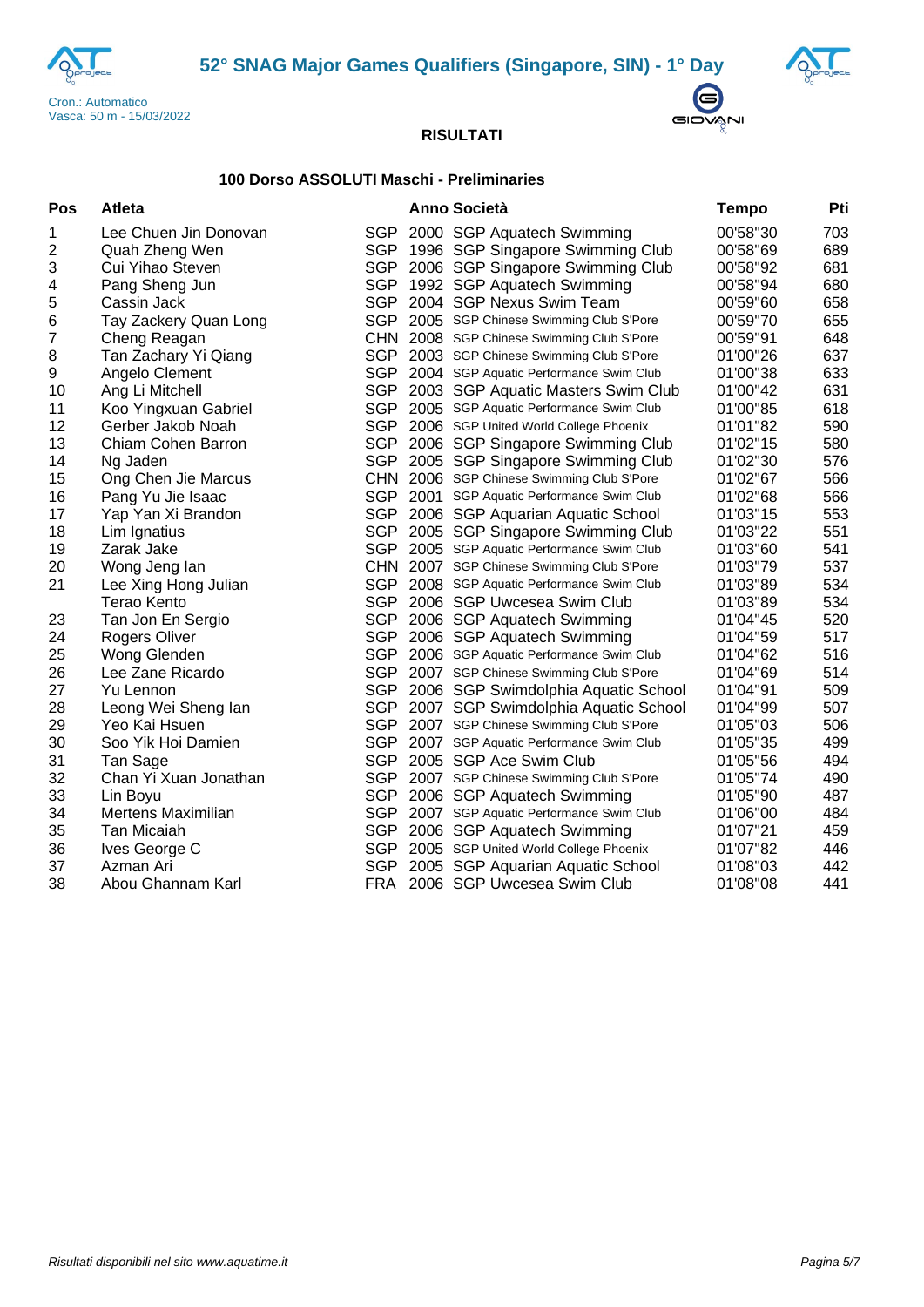



 $\bigoplus$ GIOVANI



# **200 Rana ASSOLUTI Femmine - A - Final**

| Pos                            | Atleta                                                                                                   |            | <b>Anno Società</b>                                                                                                                                                                                                                       | <b>Tempo</b>                                                         | Pti                                    |
|--------------------------------|----------------------------------------------------------------------------------------------------------|------------|-------------------------------------------------------------------------------------------------------------------------------------------------------------------------------------------------------------------------------------------|----------------------------------------------------------------------|----------------------------------------|
| 1<br>2<br>3<br>4<br>5<br>$\,6$ | Chong Melanie<br>Soosai Alicia Li Ann<br>Ng Phoebe<br>Ng Xin Li Amanda<br>Ong Li Yan Emily<br>Izam Zahra | <b>SGP</b> | SGP 2006 SGP Chinese Swimming Club S'Pore<br>SGP 2003 SGP Singapore Swimming Club<br>SGP 2007 SGP Aquatech Swimming<br>2007 SGP Chinese Swimming Club S'Pore<br>SGP 2008 SGP Chinese Swimming Club S'Pore<br>SGP 2009 SGP Elite Swim Swim | 02'40"11<br>02'42"02<br>02'43"37<br>02'46"31<br>02'47"77<br>02'48"05 | 653<br>630<br>615<br>583<br>568<br>565 |
| 7                              | Low Grace Marie                                                                                          |            | SGP 2003 SGP Chinese Swimming Club S'Pore                                                                                                                                                                                                 | 02'48"19                                                             | 563                                    |
| 8                              | Sam Sophia                                                                                               |            | SGP 2007 SGP Aquatech Swimming                                                                                                                                                                                                            | 02'48"46                                                             | 561                                    |
| 9                              | <b>Gray Lucie</b>                                                                                        |            | SGP 2002 SGP Aquatic Performance Swim Club                                                                                                                                                                                                | 02'49"10                                                             | 554                                    |
| 10                             | Cheah Jia Ying Isabelle                                                                                  |            | SGP 2007 SGP Singapore Swimming Club                                                                                                                                                                                                      | 02'49"45                                                             | 551                                    |
|                                | 200 Rana ASSOLUTI Femmine - B - Final                                                                    |            |                                                                                                                                                                                                                                           |                                                                      |                                        |
| Pos                            | Atleta                                                                                                   |            | <b>Anno Società</b>                                                                                                                                                                                                                       | <b>Tempo</b>                                                         | Pti                                    |
| 1                              | Lim Isabel                                                                                               |            | SGP 2008 SGP Singapore Swimming Club                                                                                                                                                                                                      | 02'46"99                                                             | 576                                    |
| 2                              | Chew En Vivienne                                                                                         |            | SGP 2007 SGP Ace Swim Club                                                                                                                                                                                                                | 02'49"32                                                             | 552                                    |
| 3                              | Ko Xuan Ting Jade                                                                                        |            | SGP 2008 SGP Singapore Swimming Club                                                                                                                                                                                                      | 02'51"90                                                             | 528                                    |
| 4                              | Koh Kai Lin                                                                                              |            | SGP 2007 SGP Aquatic Masters Swim Club                                                                                                                                                                                                    | 02'51"94                                                             | 527                                    |
| 5                              | Koh Kar Xuan Kayla                                                                                       |            | SGP 2008 SGP Aquatic Performance Swim Club                                                                                                                                                                                                | 02'52"25                                                             | 524                                    |
| $\,6$                          | Ong Qian Yi Ricole                                                                                       |            | SGP 2006 SGP Chinese Swimming Club S'Pore                                                                                                                                                                                                 | 02'52"84                                                             | 519                                    |
| 7                              | Low Marianne                                                                                             |            | SGP 2005 SGP Chinese Swimming Club S'Pore                                                                                                                                                                                                 | 02'53"49                                                             | 513                                    |
| 8                              | Loo Chloe I                                                                                              |            | SGP 2007 SGP Aquatech Swimming                                                                                                                                                                                                            | 02'54"63                                                             | 503                                    |
| 9                              | Ong Zi Rui Ricci                                                                                         |            | SGP 2008 SGP Chinese Swimming Club S'Pore                                                                                                                                                                                                 | 02'54"83                                                             | 502                                    |
| 10                             | <b>Sutton Sophie</b>                                                                                     |            | SGP 2005 SGP Ais Sharks Swim Team                                                                                                                                                                                                         | 02'56"96                                                             | 484                                    |
|                                | 200 Rana ASSOLUTI Femmine - Preliminaries                                                                |            |                                                                                                                                                                                                                                           |                                                                      |                                        |
| Pos                            | Atleta                                                                                                   |            | <b>Anno Società</b>                                                                                                                                                                                                                       | <b>Tempo</b>                                                         | Pti                                    |
| 1                              | Chong Melanie                                                                                            |            | SGP 2006 SGP Chinese Swimming Club S'Pore                                                                                                                                                                                                 | 02'42"20                                                             | 628                                    |
| 2                              | Soosai Alicia Li Ann                                                                                     |            | SGP 2003 SGP Singapore Swimming Club                                                                                                                                                                                                      | 02'42"43                                                             | 626                                    |
| 3                              | <b>Gray Lucie</b>                                                                                        |            | SGP 2002 SGP Aquatic Performance Swim Club                                                                                                                                                                                                | 02'45"02                                                             | 596                                    |
| 4                              | Ng Phoebe                                                                                                |            | SGP 2007 SGP Aquatech Swimming                                                                                                                                                                                                            | 02'45"66                                                             | 590                                    |
| 5                              | Izam Zahra                                                                                               |            | SGP 2009 SGP Elite Swim Swim                                                                                                                                                                                                              | 02'46"18                                                             | 584                                    |
| $\,6$                          | Ong Li Yan Emily                                                                                         |            | SGP 2008 SGP Chinese Swimming Club S'Pore                                                                                                                                                                                                 | 02'46"45                                                             | 581                                    |
| 7                              | Ng Xin Li Amanda                                                                                         |            | SGP 2007 SGP Chinese Swimming Club S'Pore                                                                                                                                                                                                 | 02'47"84                                                             | 567                                    |
| 8                              | Low Grace Marie                                                                                          |            | SGP 2003 SGP Chinese Swimming Club S'Pore                                                                                                                                                                                                 | 02'48"27                                                             | 563                                    |
| 9                              | Sam Sophia                                                                                               |            | SGP 2007 SGP Aquatech Swimming                                                                                                                                                                                                            | 02'49"66                                                             | 549                                    |
| 10                             | Cheah Jia Ying Isabelle                                                                                  |            | SGP 2007 SGP Singapore Swimming Club                                                                                                                                                                                                      | 02'50"88                                                             | 537                                    |
| 11                             | Chew En Vivienne                                                                                         |            | SGP 2007 SGP Ace Swim Club                                                                                                                                                                                                                | 02'51"45                                                             | 532                                    |
| 12                             | Lim Isabel                                                                                               |            | SGP 2008 SGP Singapore Swimming Club                                                                                                                                                                                                      | 02'52"44                                                             | 523                                    |
| 13                             | Ong Qian Yi Ricole                                                                                       |            | SGP 2006 SGP Chinese Swimming Club S'Pore                                                                                                                                                                                                 | 02'52"79                                                             | 520                                    |
| 14                             | Koh Kai Lin                                                                                              |            | SGP 2007 SGP Aquatic Masters Swim Club                                                                                                                                                                                                    | 02'53"07                                                             | 517                                    |
| 15                             | Koh Kar Xuan Kayla                                                                                       |            | SGP 2008 SGP Aquatic Performance Swim Club                                                                                                                                                                                                | 02'53"24                                                             | 515                                    |
| 16                             | Ong Zi Rui Ricci                                                                                         |            | SGP 2008 SGP Chinese Swimming Club S'Pore                                                                                                                                                                                                 | 02'54"23                                                             | 507                                    |
| 17                             | Ko Xuan Ting Jade                                                                                        |            | SGP 2008 SGP Singapore Swimming Club                                                                                                                                                                                                      | 02'54"31                                                             | 506                                    |
| 18                             | Loo Chloe I                                                                                              |            | SGP 2007 SGP Aquatech Swimming                                                                                                                                                                                                            | 02'55"38                                                             | 497                                    |
| 19                             | Low Marianne                                                                                             |            | SGP 2005 SGP Chinese Swimming Club S'Pore                                                                                                                                                                                                 | 02'55"72                                                             | 494                                    |
| 20                             | <b>Sutton Sophie</b>                                                                                     |            | SGP 2005 SGP Ais Sharks Swim Team                                                                                                                                                                                                         | 02'55"76                                                             | 494                                    |
| 21                             | Ng Xin Hui                                                                                               |            | SGP 2008 SGP Pacific Swimming Club                                                                                                                                                                                                        | 02'56"90                                                             | 484                                    |
| 22                             | Lim Yue Lee Caryl                                                                                        |            | SGP 2007 SGP Singapore Swimming Club                                                                                                                                                                                                      | 02'57"09                                                             | 483                                    |
| 23                             | Poh Rae Xuan Seraphina                                                                                   |            | SGP 2007 SGP Chinese Swimming Club S'Pore                                                                                                                                                                                                 | 02'57"24                                                             | 481                                    |
| 24                             | Liu Yutian                                                                                               |            | SGP 2008 SGP Olympia Swimming Club                                                                                                                                                                                                        | 02'57"87                                                             | 476                                    |
| 25                             | Koh Victoria                                                                                             |            | SGP 2008 SGP Aquatic Performance Swim Club                                                                                                                                                                                                | 02'58"90                                                             | 468                                    |
| 26                             | Cheong Rena Ming Yen                                                                                     |            | SGP 2008 SGP Singapore Swimming Club                                                                                                                                                                                                      | 02'59"53                                                             | 463                                    |
| 27                             | Xu Inga                                                                                                  |            | SGP 2009 SGP Nexus Swim Team                                                                                                                                                                                                              | 03'00"12                                                             | 459                                    |
| 28                             | Evtushenko Arina                                                                                         |            | SGP 2005 SGP X Lab                                                                                                                                                                                                                        | 03'00"28                                                             | 457                                    |